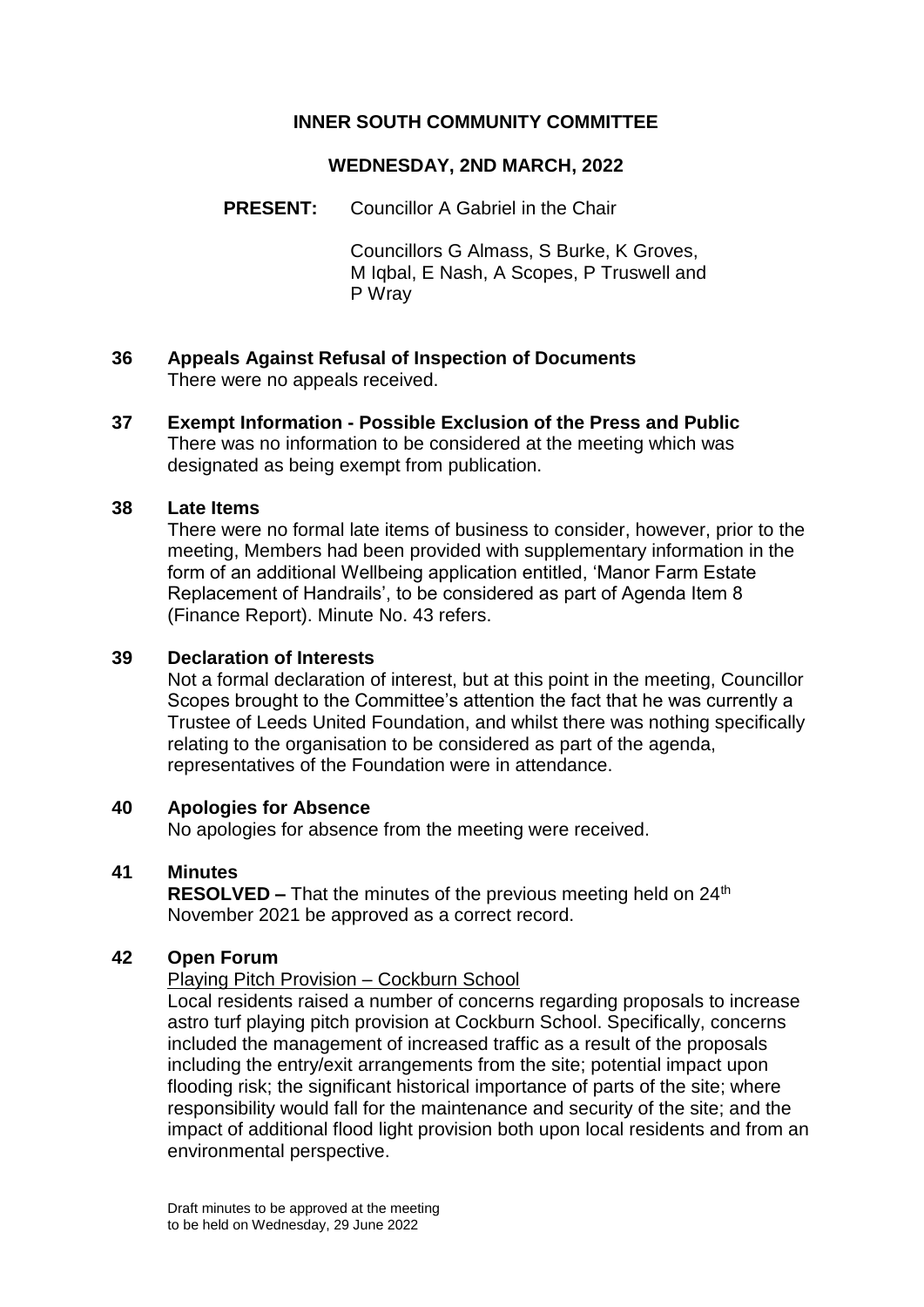Members noted and acknowledged the concerns raised by local residents. In response, attendees received information and context regarding the proposals and how this linked to the increase in school place provision, which as noted, was needed in the locality. Further to this, regarding the actions that could be taken by local residents on this matter it was recommended that the local residents submit their concerns and comments as part of the planning process, so that they could be taken into consideration through that formal process, as appropriate.

## Holbeck Residents Drop In Session

A local resident highlighted the above drop in session which was held on 1st March 2022, with the lower than expected turn out being noted.

# **43 Inner South Community Committee - Finance Report**

The Head of Locality Partnerships submitted a report that set out the overall delegated budget position for the Community Committee and invited Members to note the latest position, as submitted, and determine the Wellbeing applications contained within the report.

Prior to the meeting, a further Wellbeing application had been submitted as supplementary information for the Committee's consideration, entitled, 'Manor Farm Estate Replacement of Handrails'.

| <b>Project Title</b>                                       | <b>Wards</b>                                    | Amount<br>requested       | <b>Decision</b>                                                                                                                         |
|------------------------------------------------------------|-------------------------------------------------|---------------------------|-----------------------------------------------------------------------------------------------------------------------------------------|
| 6 Litter Bins for<br><b>Beeston &amp; Holbeck</b>          | Beeston &<br><b>Holbeck</b>                     | £1,260.00<br>(Wellbeing)  | Approved                                                                                                                                |
| <b>Holbeck Moor FC</b><br><b>Childcare &amp; Transport</b> | Beeston &<br><b>Holbeck</b>                     | £4,000.00<br>(Wellbeing)  | Approved                                                                                                                                |
| <b>Emergency Food</b><br>Parcels for the Needy             | Beeston &<br>Holbeck;<br>Hunslet &<br>Riverside | £5,000.00<br>(Wellbeing)  | That £1,000<br>(Beeston & Holbeck<br>Ward) and<br>£2,500.00 (Hunslet<br>& Riverside Ward)<br>totalling £3,500.00<br>funding be Approved |
| <b>Town Street</b><br>Community<br>Noticeboard (Beeston)   | Beeston &<br><b>Holbeck</b>                     | £1,312.99<br>(Wellbeing)  | Approved                                                                                                                                |
| <b>Holbeck Lamp Post</b><br>Banners 2022                   | Beeston &<br><b>Holbeck</b>                     | £1,743.00<br>(Wellbeing)  | Approved                                                                                                                                |
| <b>Holbeck Moor Subway</b><br>Improvements                 | Beeston &<br><b>Holbeck</b>                     | £14,000.00<br>(Wellbeing) | Although the aims of<br>the project were<br>supported in<br>principle, it was<br>requested that prior                                   |

The projects set out in the report were discussed and determined as follows:-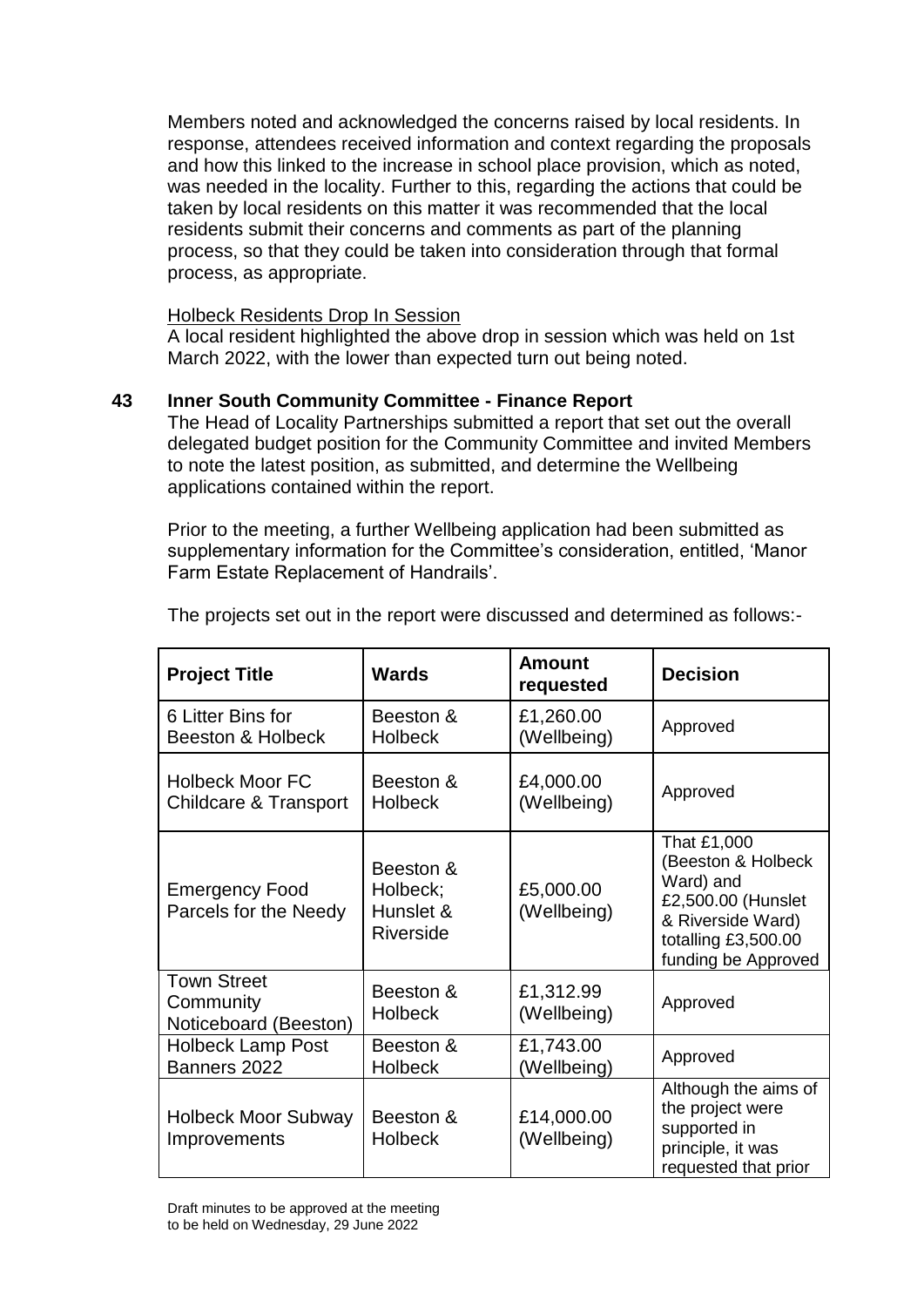|                                                                                                |                                                |                                                                                               | to funding being<br>allocated, officers<br>undertake further<br>work and return to<br>the committee with<br>proposals on more<br>cost effective ways<br>to complete the<br>project.                                                                                                                                                                            |
|------------------------------------------------------------------------------------------------|------------------------------------------------|-----------------------------------------------------------------------------------------------|----------------------------------------------------------------------------------------------------------------------------------------------------------------------------------------------------------------------------------------------------------------------------------------------------------------------------------------------------------------|
| <b>Holbeck Moor</b><br><b>Electricity Supply</b><br><b>Standing Charge</b><br>2022/23          | Beeston &<br><b>Holbeck</b>                    | £1,000.00<br>(Wellbeing)                                                                      | Approved                                                                                                                                                                                                                                                                                                                                                       |
| <b>Beeston Town Street</b><br><b>Problematic Parking</b>                                       | Beeston &<br><b>Holbeck</b>                    | £1,000.00<br>(Wellbeing)                                                                      | Although the aims of<br>the project were<br>supported in<br>principle, it was<br>requested that prior<br>to the funding being<br>allocated, further<br>work be undertaken<br>by officers and<br>provided to<br>Members, to ensure<br>that Members are<br>comfortable that the<br>proposals are<br>effective in<br>addressing the<br>current parking<br>issues. |
| <b>Holbeck Priority</b><br>Neighbourhood<br><b>Newsletter Edition 3:</b><br>Summer/Autumn 2022 | Beeston &<br><b>Holbeck</b>                    | £412.00<br>(Wellbeing, via<br>IS.21.04<br><b>Holbeck Priority</b><br>Neighbourhood<br>Budget) | Approved                                                                                                                                                                                                                                                                                                                                                       |
| <b>Ensuring Children in</b><br>Middleton are<br><b>Supported to Thrive</b><br>and Have Fun     | <b>Middleton Park</b>                          | £2,327.00<br>(Wellbeing)                                                                      | Approved                                                                                                                                                                                                                                                                                                                                                       |
| <b>Beeston Community</b><br><b>Youth Theatre</b>                                               | Beeston &<br>Holbeck;<br><b>Middleton Park</b> | £6,038.00<br>(YAF)                                                                            | That the matter be<br>referred to the<br>Children & Young<br>People Sub Group<br>for consideration,<br>with it being noted<br>that should the Sub<br>Group be<br>supportive, then the<br>application would<br>need to be formally<br>approved at the next<br>Committee meeting,                                                                                |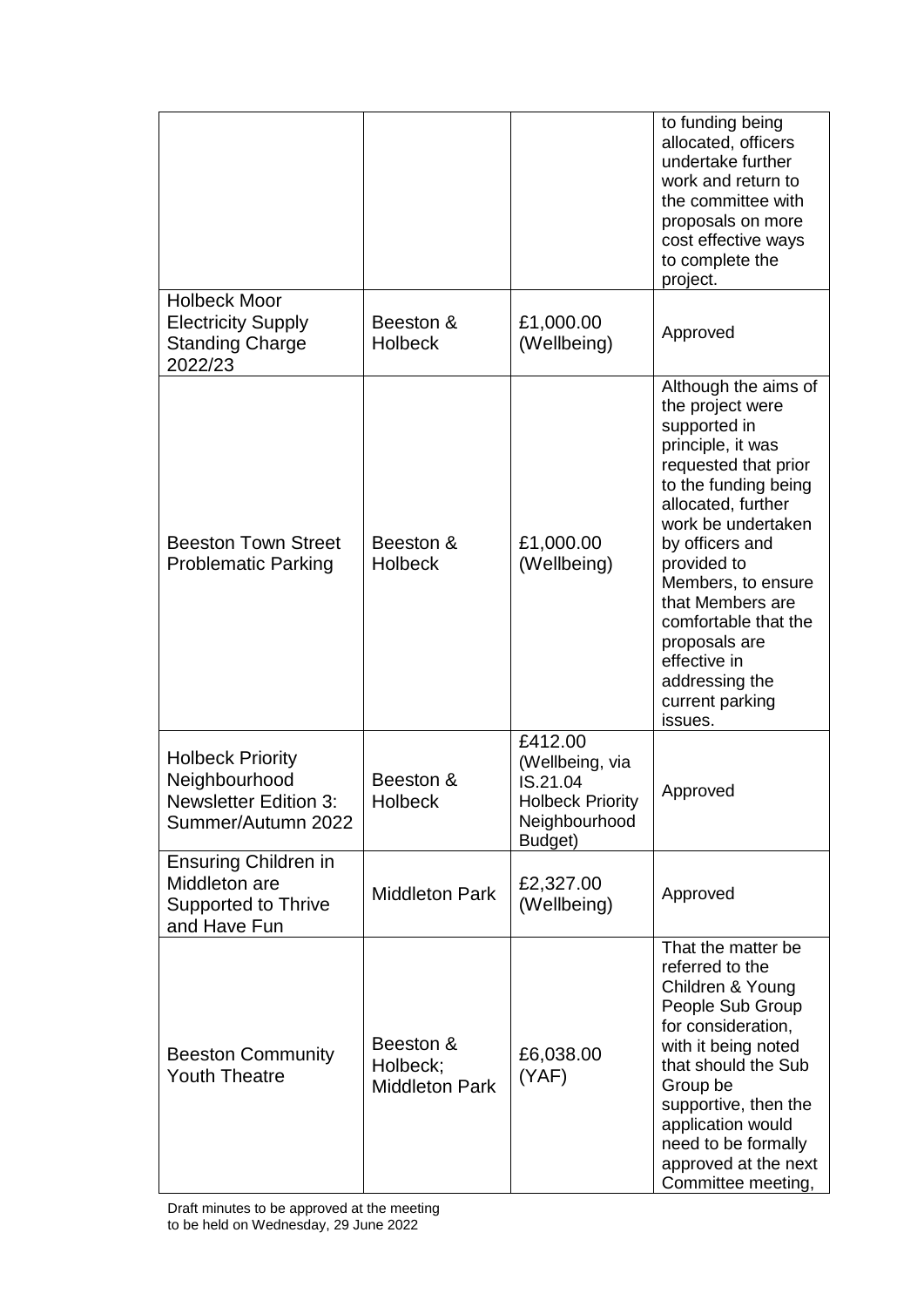|                                                                |                                                                           |                          | or if urgent, via<br>delegated decision,<br>in line with the<br>Committee's agreed<br>'Minimum Condition'<br>arrangements.                                                                                                                                                                                                                                                                                    |
|----------------------------------------------------------------|---------------------------------------------------------------------------|--------------------------|---------------------------------------------------------------------------------------------------------------------------------------------------------------------------------------------------------------------------------------------------------------------------------------------------------------------------------------------------------------------------------------------------------------|
| <b>Champions Soccer</b><br>Saturday                            | Beeston &<br>Holbeck;<br>Hunslet &<br>Riverside;<br><b>Middleton Park</b> | £3,606.00<br>(YAF)       | That the matter be<br>referred to the<br>Children & Young<br>People Sub Group<br>for consideration,<br>with it being noted<br>that should the Sub<br>Group be<br>supportive, then the<br>application would<br>need to be formally<br>approved at the next<br>Committee meeting,<br>or if urgent, via<br>delegated decision,<br>in line with the<br>Committee's agreed<br>'Minimum Condition'<br>arrangements. |
| Mini Breeze                                                    | Beeston &<br>Holbeck;<br>Hunslet &<br>Riverside;<br><b>Middleton Park</b> | £10,950.00<br>(YAF)      | Approved                                                                                                                                                                                                                                                                                                                                                                                                      |
| <b>Manor Farm Estate</b><br>Replacement of<br><b>Handrails</b> | <b>Middleton Park</b>                                                     | £4,280.00<br>(Wellbeing) | Approved                                                                                                                                                                                                                                                                                                                                                                                                      |

Members highlighted the need for work to continue in reviewing the way in which Wellbeing funding was allocated, so that it looked to further maximise the benefit for the community and address inequalities as much as possible. Members also emphasised the need to continue to monitor how the allocated funding was spent and the positive impact it was having. Finally, Members acknowledged the range of information already received as part of this process but highlighted the need for the processes in place to continue to be developed in order ensure that all relevant information was sought from organisations applying for funding.

## **RESOLVED –**

a) That the details of the Wellbeing Budget position, be noted;

b) That the wellbeing proposals be determined, as detailed within the table above;

- c) That the details of the projects approved via Delegated Decision, be noted;
- d) That the monitoring information of funded projects, be noted;
- e) That details of the Youth Activities Fund position, be noted;
- f) That details of the Small Grants Budget, be noted;

Draft minutes to be approved at the meeting to be held on Wednesday, 29 June 2022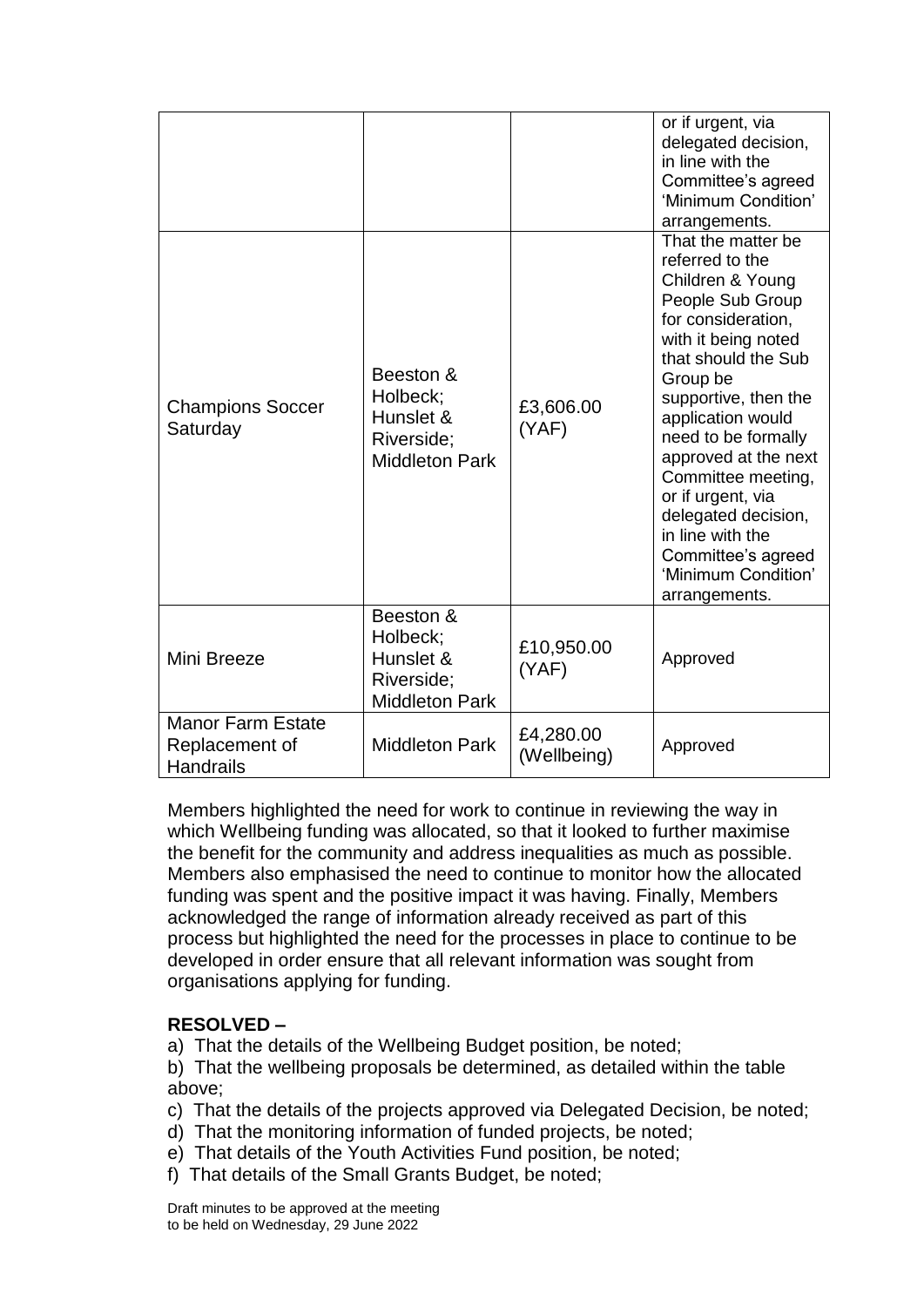- g) That details of the Community Skips Budget, be noted;
- h) That details of the Capital Budget, be noted;
- i) That details of the Community Infrastructure Levy Budget, be noted.

#### **44 Inner South Community Committee - Update Report**

The Committee received a report which provided an update on the key activities being undertaken by the Communities Team together with the work of the Community Champions, which was based upon the priorities identified by the Inner South Community Committee. In presenting the report, it provided the committee with an opportunity to discuss or seek further information on the range of actions currently being undertaken.

Regarding the Children and Families theme, the Committee received an update on the preparations for the next Youth Summit event, with a recommendation that the matter be discussed at the next Children and Young People's sub group meeting.

In discussing the issue of support for young people in respect of their mental health, it was requested that further information be provided to Members on this, with a suggestion being made that this could potentially be a theme which is incorporated into the Youth Summit. In conclusion, it was suggested that that this be considered further at the next Sub Group meeting.

Responding to comments made regarding the issues faced by some when transitioning from a young person to an adult and the support being provided in this area, it was suggested that this matter could be raised by the Children & Families Champion for consideration at the Corporate Parenting Board.

Members received an update on the work being undertaken in relation to Environment & Community Safety, with a request being made that representation from the Neighbourhood Policing Team / Inspector at future Committee meetings.

With regard to Health, Wellbeing & Adult Social Care, it was noted that the Health & Wellbeing Sub Group met on 1<sup>st</sup> March in order to agree its work programme for the coming months. Also, the Committee received an overview of the work being undertaken as part of the Vitamin D and Health & Wellbeing initiative, which is covered within Minute No. 45.

As part of the Committee's community engagement initiative, the Committee received an update on the Holbeck Residents Drop In session which was held on the 1st March, and noted a summary of the positive outcomes arising from it, despite the lower than expected turn out. Members also suggested that it may be beneficial to host similar events in other parts of the Inner South area.

Members discussed the continuing issues around ensuring that people received the appropriate support from across all agencies and employers to help them find work; assist them return to work; or help them increase their skills and experience in preparation for work. The scale of the challenges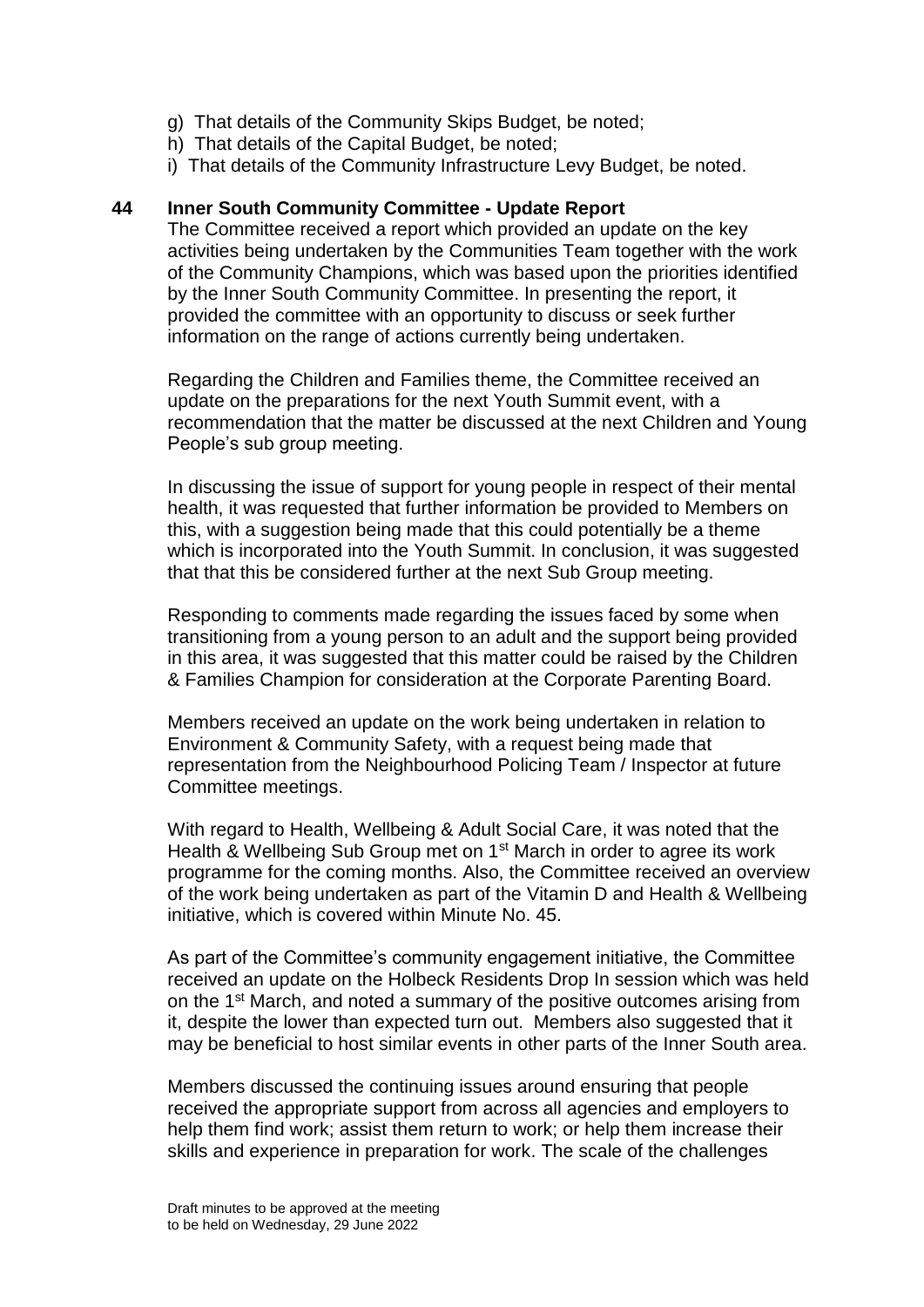faced were highlighted and how a co-ordinated, multi-agency approach was required to address such long standing issues.

A Member raised concerns regarding young people on a reduced school timetable, and the issues it raised, such as those in relation to safeguarding. In response, it was agreed that the Chair, on behalf of the Committee would write to the Executive Member for Economy, Culture & Education to highlight such concerns.

# **RESOLVED –**

- a) That the contents of the submitted report, together with the comments made by Members during this discussion, be noted;
- b) That the Chair, on behalf of the Committee write to the Executive Member for Economy, Culture & Education to highlight the concerns raised during the discussion regarding young people on a reduced school timetable, and the issues it raised, such as those in relation to safeguarding.

(During the consideration of this item, Councillor Truswell left the meeting)

## **45 Inner South Health & Wellbeing Sub Group: Health & Wellbeing Survey Response Report**

The Committee received a report which provided an overview of the work undertaken to date as part of the Vitamin D and Health and Wellbeing Campaign, and which provided an update on the outcomes from a health and wellbeing survey undertaken as part of various engagement sessions across the Inner South area.

With regard to the Vitamin D and Health and Wellbeing Campaign, the Committee received a verbal update on the aims of the campaign, the work undertaken to date and an offer to organisations across the Inner South area to become involved in the initiative.

**RESOLVED –** That the contents of the submitted report, together with the comments made by Members during this discussion, be noted.

## **46 Queen's Platinum Jubilee Report**

The Committee received a report of the Head of Locality Partnerships which provided Members with an update regarding arrangements for the Queen's Platinum Jubilee, provided further information which could be used for the organisation of community events to mark the jubilee and noted the work taking place in order to access the funding opportunities which were available to help deliver celebrations.

Members were invited to consider whether the Committee wanted to ringfence an amount of Wellbeing funding to support community celebrations. Also, it was noted that the Communities Team would continue to work with local Ward Members in the promotion of celebrations and in relation to accessing the funding opportunities which were available.